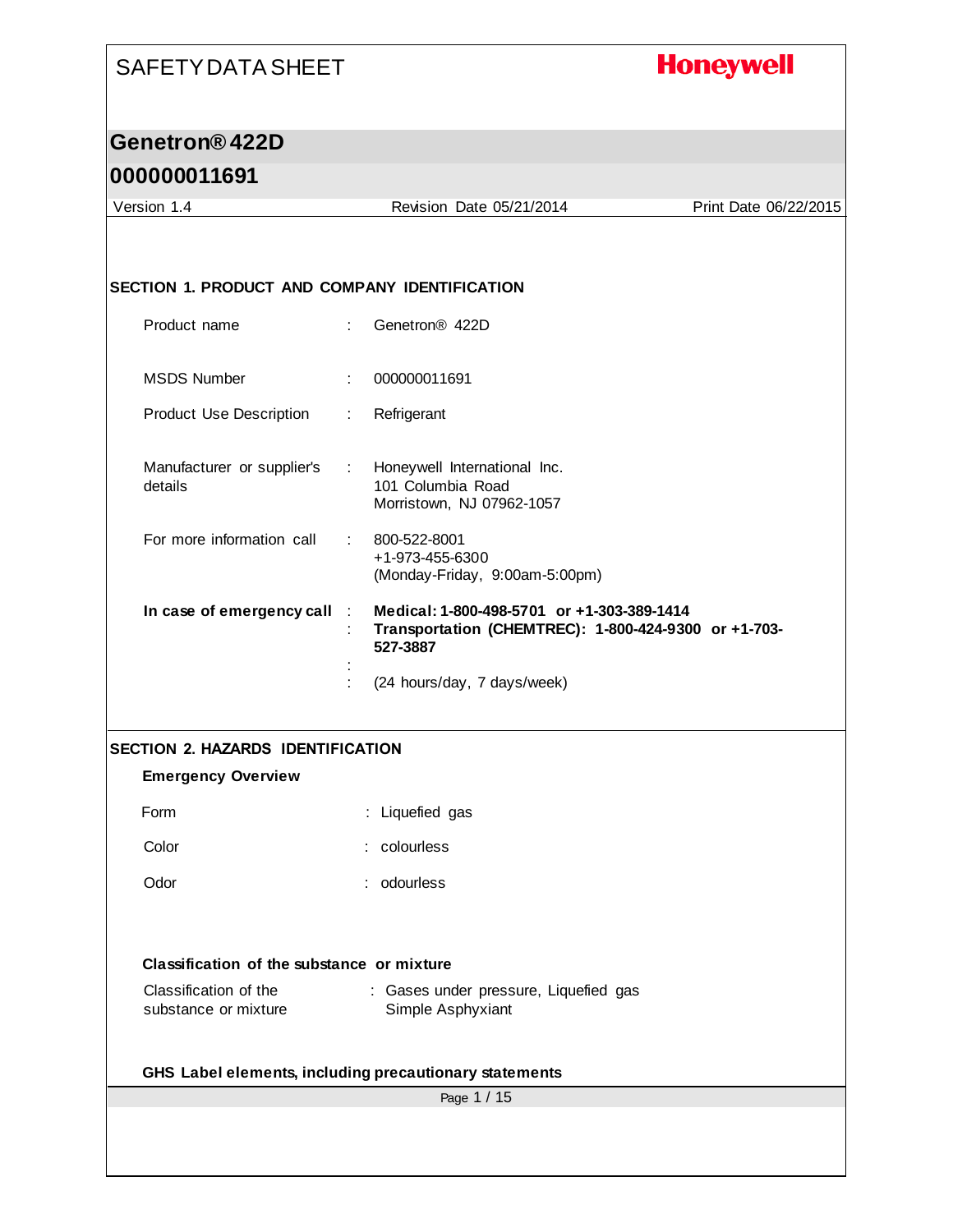# SAFETY DATA SHEET **Honeywell Genetron® 422D 000000011691** Version 1.4 Revision Date 05/21/2014 Print Date 06/22/2015 Symbol(s) Signal word : Warning Hazard statements : Contains gas under pressure; may explode if heated. May displace oxygen and cause rapid suffocation. Precautionary statements : **Storage:**  Protect from sunlight. Store in a well-ventilated place. Hazards not otherwise : Causes asphyxiation in high concentrations. The victim will not classified realize that he/she is suffocating. May cause cardiac arrhythmia. May cause frostbite. May cause eye and skin irritation. **Carcinogenicity** No component of this product present at levels greater than or equal to 0.1% is identified as a known or anticipated carcinogen by NTP, IARC, or OSHA. **SECTION 3. COMPOSITION/INFORMATION ON INGREDIENTS** Chemical nature : Mixture Chemical Name CAS-No. Concentration Pentafluoroethane 354-33-6 65.10 % 1,1,1,2-Tetrafluoroethane 811-97-2 31.50 % Iso-butane 75-28-5 3.40 %Page 2 / 15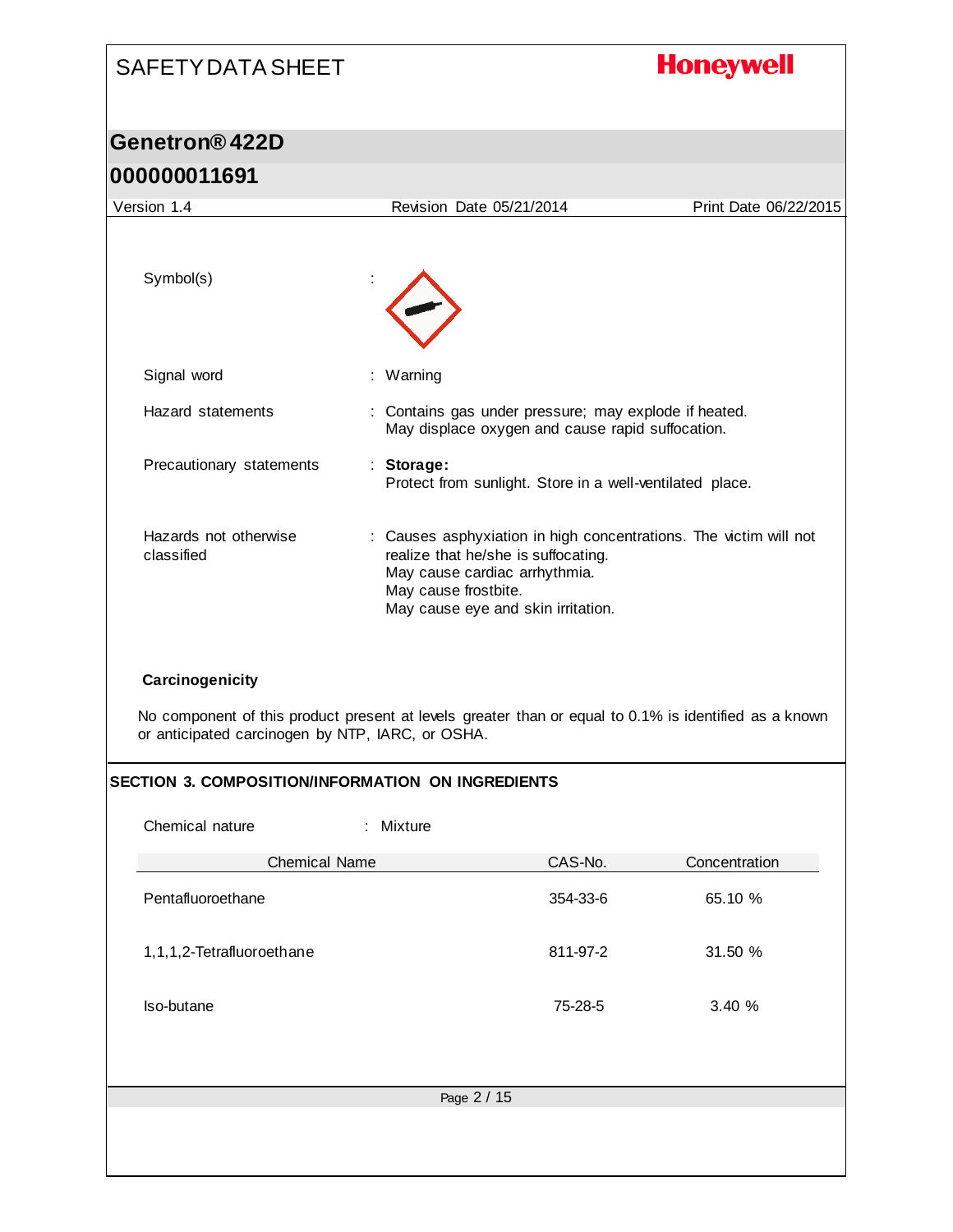### **Honeywell**

#### **Genetron® 422D**

#### **000000011691**

Page 3 / 15 Version 1.4 Revision Date 05/21/2014 Print Date 06/22/2015 **SECTION 4. FIRST AID MEASURES** Inhalation : Move to fresh air. If breathing is irregular or stopped, administer artificial respiration. Use oxygen as required, provided a qualified operator is present. Call a physician. Do not give drugs from adrenaline-ephedrine group. Skin contact : After contact with skin, wash immediately with plenty of water. If there is evidence of frostbite, bathe (do not rub) with lukewarm (not hot) water. If water is not available, cover with a clean, soft cloth or similar covering. If symptoms persist, call a physician. Eye contact : Rinse immediately with plenty of water, also under the eyelids, for at least 15 minutes. In case of frostbite water should be lukewarm, not hot. If symptoms persist, call a physician. Ingestion : Unlikely route of exposure. As this product is a gas, refer to the inhalation section. Do not induce vomiting without medical advice. Call a physician immediately. **Notes to physician** Treatment : Because of the possible disturbances of cardiac rhythm, catecholamine drugs, such as epinephrine, should be used with special caution and only in situations of emergency life support. Treatment of overexposure should be directed at the control of symptoms and the clinical conditions. **SECTION 5. FIREFIGHTING MEASURES** Suitable extinguishing media : The product is not flammable. ASHRAE 34 Use water spray, alcohol-resistant foam, dry chemical or carbon dioxide. Use extinguishing measures that are appropriate to local circumstances and the surrounding environment. Specific hazards during firefighting : Contents under pressure. This product is not flammable at ambient temperatures and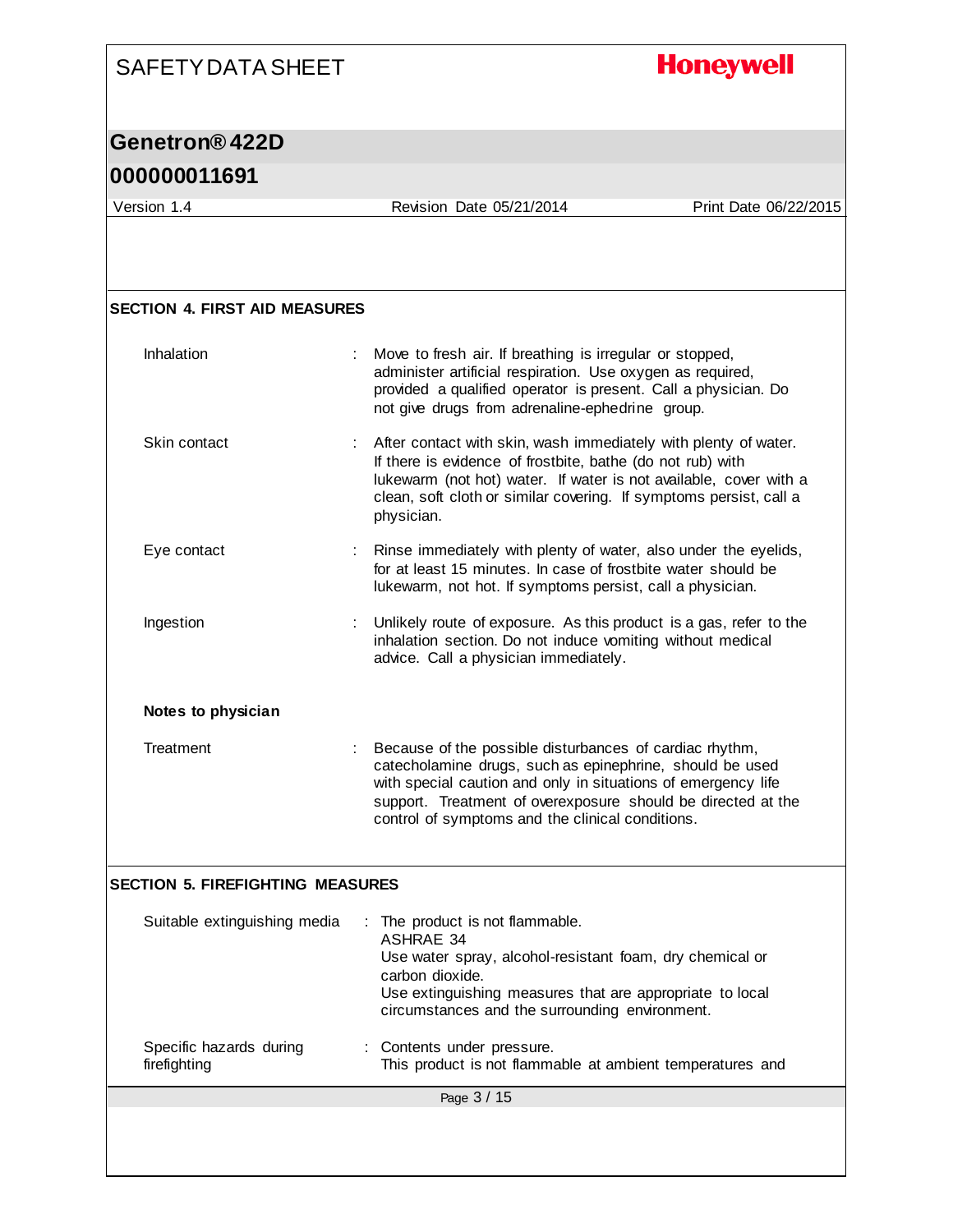**Honeywell** 

### **Genetron® 422D**

| Version 1.4                                      | Revision Date 05/21/2014                                                                                                                                                                                                                                                                                                                                                                                                                                                                                                                                                                               | Print Date 06/22/2015 |
|--------------------------------------------------|--------------------------------------------------------------------------------------------------------------------------------------------------------------------------------------------------------------------------------------------------------------------------------------------------------------------------------------------------------------------------------------------------------------------------------------------------------------------------------------------------------------------------------------------------------------------------------------------------------|-----------------------|
|                                                  |                                                                                                                                                                                                                                                                                                                                                                                                                                                                                                                                                                                                        |                       |
|                                                  |                                                                                                                                                                                                                                                                                                                                                                                                                                                                                                                                                                                                        |                       |
|                                                  | atmospheric pressure.<br>However, this material can ignite when mixed with air under<br>pressure and exposed to strong ignition sources.<br>Container may rupture on heating.<br>Cool closed containers exposed to fire with water spray.<br>Do not allow run-off from fire fighting to enter drains or water<br>courses.<br>Vapours are heavier than air and can cause suffocation by<br>reducing oxygen available for breathing.<br>In case of fire hazardous decomposition products may be<br>produced such as:<br>Hydrogen halides<br>Hydrogen fluoride<br>Carbon monoxide<br>Carbon dioxide (CO2) |                       |
|                                                  | Carbonyl halides                                                                                                                                                                                                                                                                                                                                                                                                                                                                                                                                                                                       |                       |
| Special protective equipment<br>for firefighters | In the event of fire and/or explosion do not breathe fumes.<br>Wear full protective clothing and self-contained breathing<br>apparatus.                                                                                                                                                                                                                                                                                                                                                                                                                                                                |                       |
|                                                  | No unprotected exposed skin areas.                                                                                                                                                                                                                                                                                                                                                                                                                                                                                                                                                                     |                       |
| SECTION 6. ACCIDENTAL RELEASE MEASURES           |                                                                                                                                                                                                                                                                                                                                                                                                                                                                                                                                                                                                        |                       |
| Personal precautions                             | Immediately evacuate personnel to safe areas.<br>Keep people away from and upwind of spill/leak.<br>Wear personal protective equipment. Unprotected persons<br>must be kept away.<br>Remove all sources of ignition.                                                                                                                                                                                                                                                                                                                                                                                   |                       |
|                                                  | Avoid skin contact with leaking liquid (danger of frostbite).<br>Ventilate the area.<br>After release, disperses into the air.                                                                                                                                                                                                                                                                                                                                                                                                                                                                         |                       |
|                                                  | Vapours are heavier than air and can cause suffocation by<br>reducing oxygen available for breathing.                                                                                                                                                                                                                                                                                                                                                                                                                                                                                                  |                       |
|                                                  | Avoid accumulation of vapours in low areas.<br>Unprotected personnel should not return until air has been<br>tested and determined safe.                                                                                                                                                                                                                                                                                                                                                                                                                                                               |                       |
|                                                  | Ensure that the oxygen content is $>= 19.5\%$ .                                                                                                                                                                                                                                                                                                                                                                                                                                                                                                                                                        |                       |
| Environmental precautions                        | Prevent further leakage or spillage if safe to do so.<br>÷<br>The product evapourates readily.                                                                                                                                                                                                                                                                                                                                                                                                                                                                                                         |                       |
|                                                  | Page 4 / 15                                                                                                                                                                                                                                                                                                                                                                                                                                                                                                                                                                                            |                       |
|                                                  |                                                                                                                                                                                                                                                                                                                                                                                                                                                                                                                                                                                                        |                       |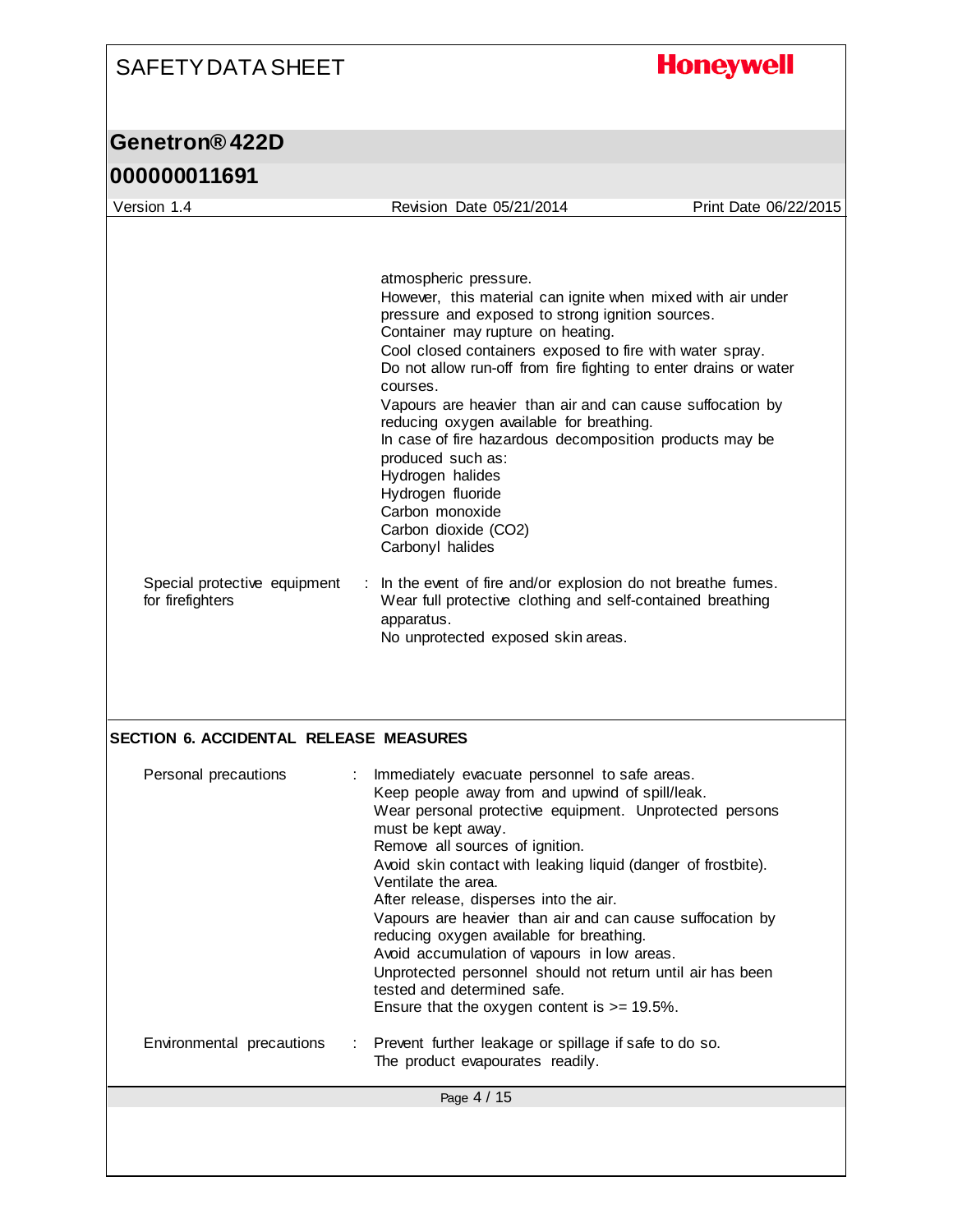| <b>SAFETY DATA SHEET</b>                           |                                                                                                                                                                                                                                                                                                                                                                                                                                                                                                                                                                                                                                                                                                                                                                     | <b>Honeywell</b>      |
|----------------------------------------------------|---------------------------------------------------------------------------------------------------------------------------------------------------------------------------------------------------------------------------------------------------------------------------------------------------------------------------------------------------------------------------------------------------------------------------------------------------------------------------------------------------------------------------------------------------------------------------------------------------------------------------------------------------------------------------------------------------------------------------------------------------------------------|-----------------------|
| Genetron® 422D                                     |                                                                                                                                                                                                                                                                                                                                                                                                                                                                                                                                                                                                                                                                                                                                                                     |                       |
| 000000011691                                       |                                                                                                                                                                                                                                                                                                                                                                                                                                                                                                                                                                                                                                                                                                                                                                     |                       |
| Version 1.4                                        | Revision Date 05/21/2014                                                                                                                                                                                                                                                                                                                                                                                                                                                                                                                                                                                                                                                                                                                                            | Print Date 06/22/2015 |
| Methods for cleaning up : Ventilate the area.      |                                                                                                                                                                                                                                                                                                                                                                                                                                                                                                                                                                                                                                                                                                                                                                     |                       |
| <b>SECTION 7. HANDLING AND STORAGE</b>             |                                                                                                                                                                                                                                                                                                                                                                                                                                                                                                                                                                                                                                                                                                                                                                     |                       |
| Handling                                           |                                                                                                                                                                                                                                                                                                                                                                                                                                                                                                                                                                                                                                                                                                                                                                     |                       |
| Handling                                           | Handle with care.<br>Avoid inhalation of vapour or mist.<br>Do not get in eyes, on skin, or on clothing.<br>Wear personal protective equipment.<br>Use only in well-ventilated areas.<br>Pressurized container. Protect from sunlight and do not expose<br>to temperatures exceeding 50 °C.<br>Follow all standard safety precautions for handling and use of<br>compressed gas cylinders.<br>Use authorized cylinders only.<br>Protect cylinders from physical damage.<br>Do not puncture or drop cylinders, expose them to open flame<br>or excessive heat.<br>Do not pierce or burn, even after use. Do not spray on a naked<br>flame or any incandescent material.<br>Do not remove screw cap until immediately ready for use.<br>Always replace cap after use. |                       |
| Handling                                           | Perform filling operations only at stations with exhaust<br>ventilation facilities.<br>Containers which are opened must be carefully resealed and<br>kept upright to prevent leakage.                                                                                                                                                                                                                                                                                                                                                                                                                                                                                                                                                                               |                       |
| Advice on protection<br>against fire and explosion | The product is not flammable.<br>Can form a combustible mixture with air at pressures above<br>atmospheric pressure.                                                                                                                                                                                                                                                                                                                                                                                                                                                                                                                                                                                                                                                |                       |
| <b>Storage</b>                                     |                                                                                                                                                                                                                                                                                                                                                                                                                                                                                                                                                                                                                                                                                                                                                                     |                       |
| Requirements for storage<br>areas and containers   | Pressurized container: protect from sunlight and do not expose<br>to temperatures exceeding 50 °C. Do not pierce or burn, even<br>after use.<br>Keep containers tightly closed in a dry, cool and well-ventilated<br>place.<br>Storage rooms must be properly ventilated.<br>Ensure adequate ventilation, especially in confined areas.                                                                                                                                                                                                                                                                                                                                                                                                                             |                       |
|                                                    | Page 5 / 15                                                                                                                                                                                                                                                                                                                                                                                                                                                                                                                                                                                                                                                                                                                                                         |                       |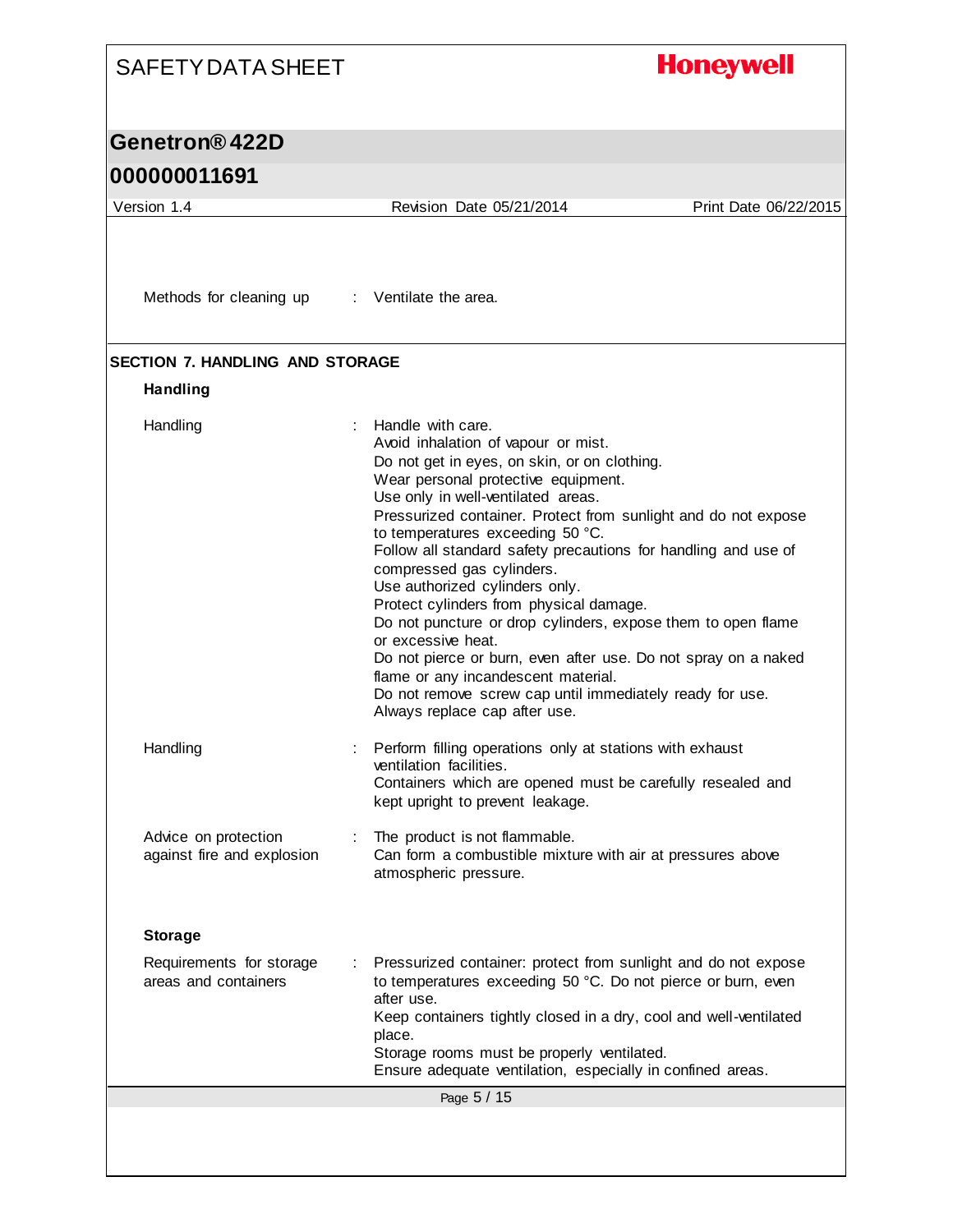## **Honeywell**

### **Genetron® 422D**

| Version 1.4                                      | Revision Date 05/21/2014                                                                                                                                                                                                                                                                                                                  | Print Date 06/22/2015 |
|--------------------------------------------------|-------------------------------------------------------------------------------------------------------------------------------------------------------------------------------------------------------------------------------------------------------------------------------------------------------------------------------------------|-----------------------|
|                                                  | Protect cylinders from physical damage.                                                                                                                                                                                                                                                                                                   |                       |
| SECTION 8. EXPOSURE CONTROLS/PERSONAL PROTECTION |                                                                                                                                                                                                                                                                                                                                           |                       |
| Protective measures                              | Do not breathe vapour.<br>Avoid contact with skin, eyes and clothing.<br>Ensure that eyewash stations and safety showers are close to<br>the workstation location.                                                                                                                                                                        |                       |
| Engineering measures                             | General room ventilation is adequate for storage and handling.<br>Perform filling operations only at stations with exhaust<br>ventilation facilities.                                                                                                                                                                                     |                       |
| Eye protection                                   | Wear as appropriate:<br>Safety glasses with side-shields<br>If splashes are likely to occur, wear:<br>Goggles or face shield, giving complete protection to eyes                                                                                                                                                                          |                       |
| Hand protection                                  | Leather gloves<br>In case of contact through splashing:<br>Protective gloves<br>Gloves<br>Polyvinyl alcohol or nitrile- butyl-rubber gloves                                                                                                                                                                                               |                       |
| Skin and body protection                         | Avoid skin contact with leaking liquid (danger of frostbite).<br>Wear cold insulating gloves/ face shield/ eye protection.                                                                                                                                                                                                                |                       |
| Respiratory protection                           | In case of insufficient ventilation wear suitable respiratory<br>equipment.<br>Wear a positive-pressure supplied-air respirator.<br>Vapours are heavier than air and can cause suffocation by<br>reducing oxygen available for breathing.<br>For rescue and maintenance work in storage tanks use self-<br>contained breathing apparatus. |                       |
| Hygiene measures                                 | Handle in accordance with good industrial hygiene and safety<br>practice.<br>Ensure adequate ventilation, especially in confined areas.<br>Avoid contact with skin, eyes and clothing.<br>Remove and wash contaminated clothing before re-use.<br>Keep working clothes separately.                                                        |                       |
|                                                  | Page 6 / 15                                                                                                                                                                                                                                                                                                                               |                       |
|                                                  |                                                                                                                                                                                                                                                                                                                                           |                       |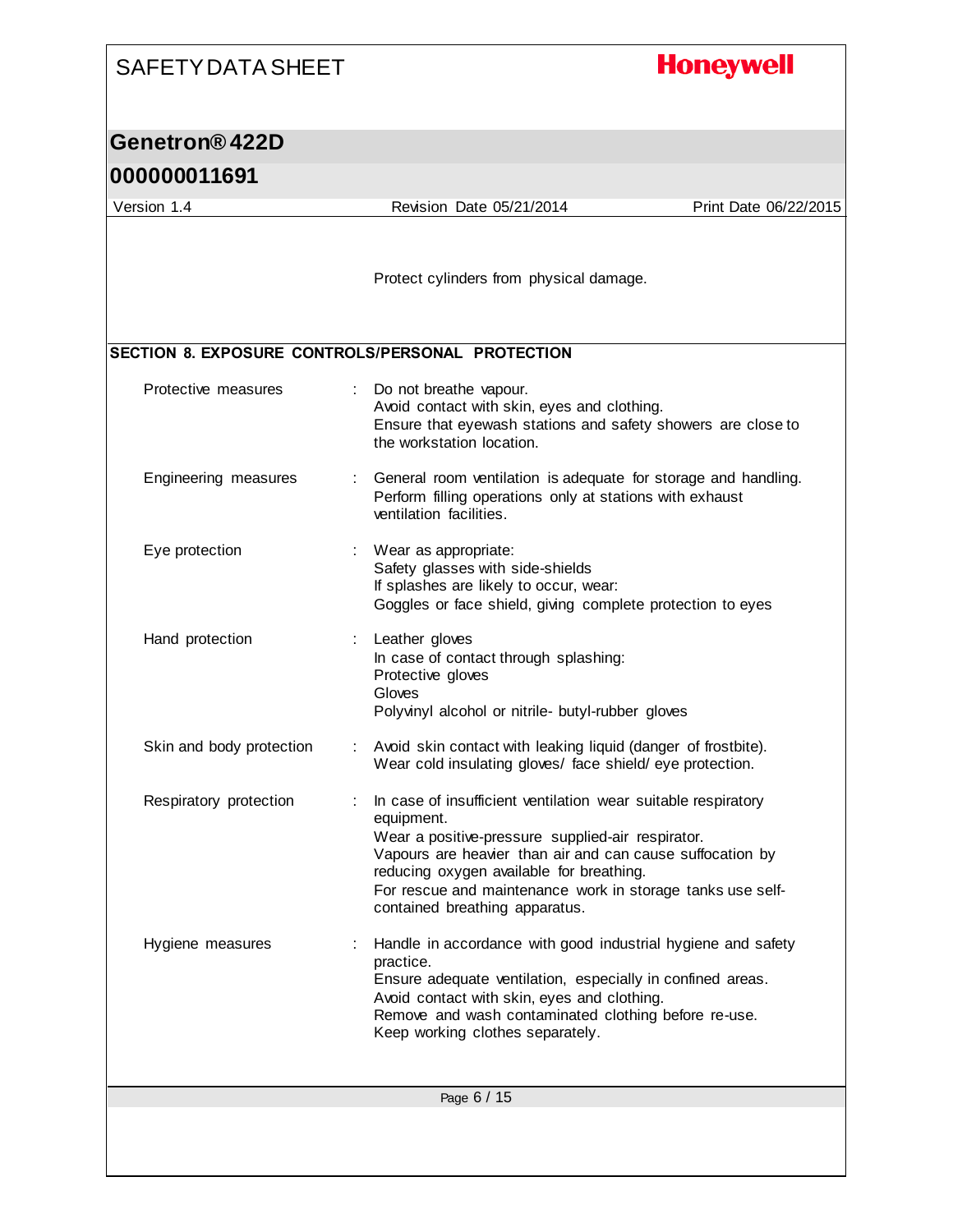## **Honeywell**

### **Genetron® 422D**

### **000000011691**

Version 1.4 Revision Date 05/21/2014 Print Date 06/22/2015

#### **Exposure Guidelines**

| Components                         | CAS-No.  | Value                                          | Control<br>parameters        | Upda<br>te | <b>Basis</b>                                                                          |
|------------------------------------|----------|------------------------------------------------|------------------------------|------------|---------------------------------------------------------------------------------------|
| Pentafluoroethan<br>е              | 354-33-6 | TWA:<br>time<br>weighted<br>average            | 4,900 mg/m3<br>$(1,000$ ppm) | 2007       | <b>WEEL:US. AIHA</b><br>Workplace<br>Environmental<br>Exposure Level<br>(WEEL) Guides |
|                                    |          |                                                |                              |            |                                                                                       |
| Pentafluoroethan<br>e              | 354-33-6 | TWA:<br>time<br>weighted<br>average            | $(1,000$ ppm $)$             |            | Honeywell: Limit<br>established by<br>Honeywell<br>International Inc.                 |
|                                    | 811-97-2 | TWA:                                           |                              |            |                                                                                       |
| $1, 1, 1, 2-$<br>Tetrafluoroethane |          | time<br>weighted<br>average                    | $(1,000$ ppm $)$             |            | Honeywell: Limit<br>established by<br>Honeywell<br>International Inc.                 |
| $1, 1, 1, 2-$                      | 811-97-2 | $TWA$ :                                        | 4,240 mg/m3                  | 2007       | <b>WEEL:US. AIHA</b>                                                                  |
| Tetrafluoroethane                  |          | time<br>weighted<br>average                    | $(1,000$ ppm $)$             |            | Workplace<br>Environmental<br>Exposure Level<br>(WEEL) Guides                         |
|                                    |          | TWA:                                           |                              | 01         | ACGIH:US. ACGIH                                                                       |
| Iso-butane                         | 75-28-5  | time<br>weighted<br>average                    | $(1,000$ ppm)                | 2010       | Threshold Limit<br>Values                                                             |
| Iso-butane                         | 75-28-5  | REL:                                           | 1,900 mg/m3                  | 2005       | NIOSH/GUIDE:US.                                                                       |
|                                    |          | Recomm<br>ended<br>exposure<br>limit<br>(REL): | (800 ppm)                    |            | NIOSH: Pocket<br>Guide to Chemical<br>Hazards                                         |
|                                    |          |                                                |                              |            |                                                                                       |
|                                    |          | Page 7 / 15                                    |                              |            |                                                                                       |
|                                    |          |                                                |                              |            |                                                                                       |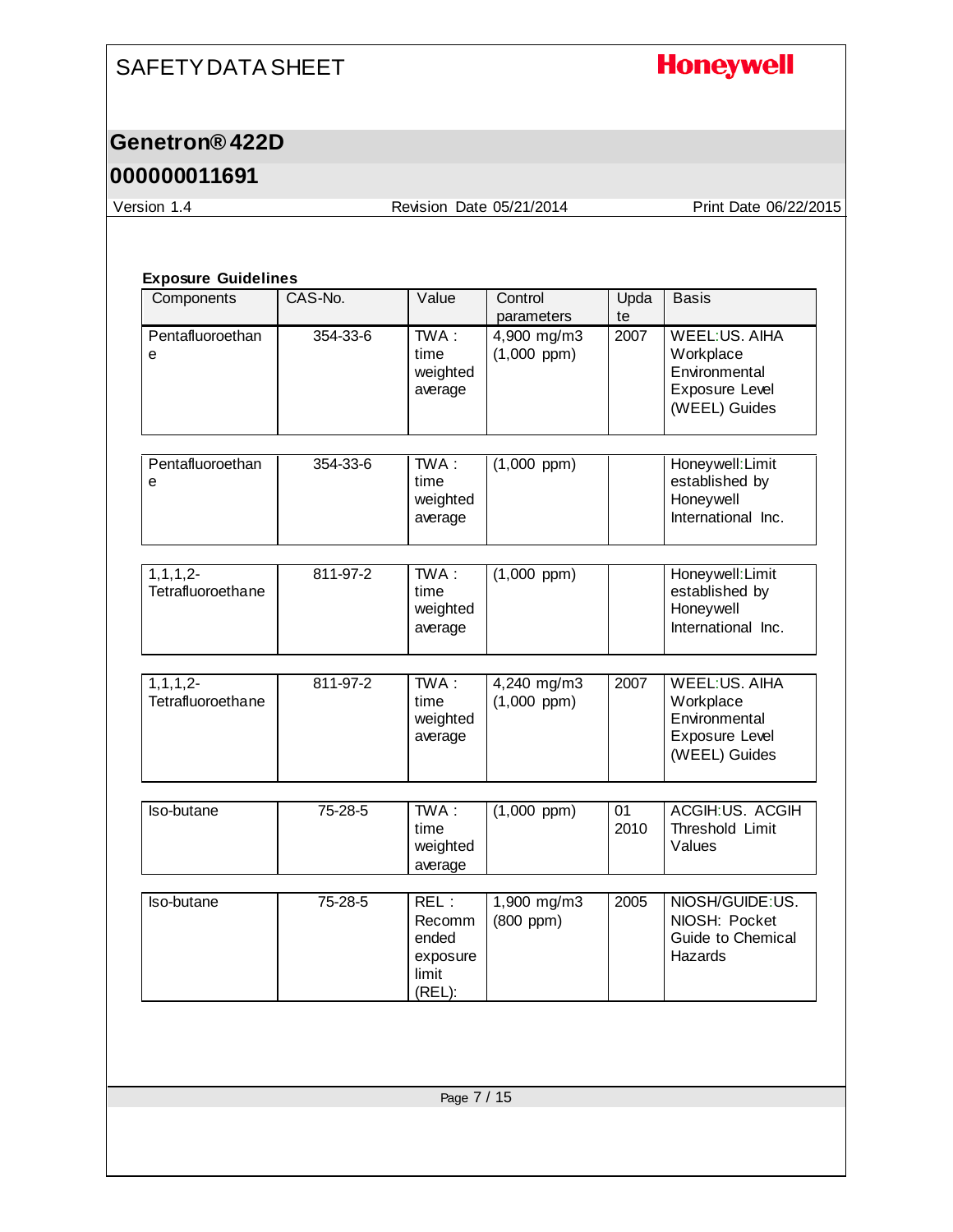## **Honeywell**

### **Genetron® 422D**

### **000000011691**

Version 1.4 Revision Date 05/21/2014 Print Date 06/22/2015

| Color<br>: colourless<br>: odourless<br>: Note: neutral<br>: 43 °C<br>: Note: None<br>: Note: None<br>: $10,152$ hPa |                                                           |
|----------------------------------------------------------------------------------------------------------------------|-----------------------------------------------------------|
| Odor                                                                                                                 |                                                           |
| pH                                                                                                                   |                                                           |
| Melting point/freezing point                                                                                         |                                                           |
| Boiling point/boiling range                                                                                          | : Note: no data available                                 |
| Flash point                                                                                                          |                                                           |
| Lower explosion limit<br>Upper explosion limit<br>Vapor pressure<br>Vapor density                                    | : Note: not applicable                                    |
|                                                                                                                      |                                                           |
|                                                                                                                      |                                                           |
|                                                                                                                      | at 21.1 °C(70.0 °F)<br>23,091 hPa<br>at 54.4 °C(129.9 °F) |
|                                                                                                                      | : $3.0$ Note: (Air = 1.0)                                 |
| Density<br>÷                                                                                                         | 1.15 g/cm3 at 25 °C                                       |
| Water solubility<br>÷                                                                                                | Note: not determined                                      |
| Ignition temperature<br>Note: not determined<br>÷.                                                                   |                                                           |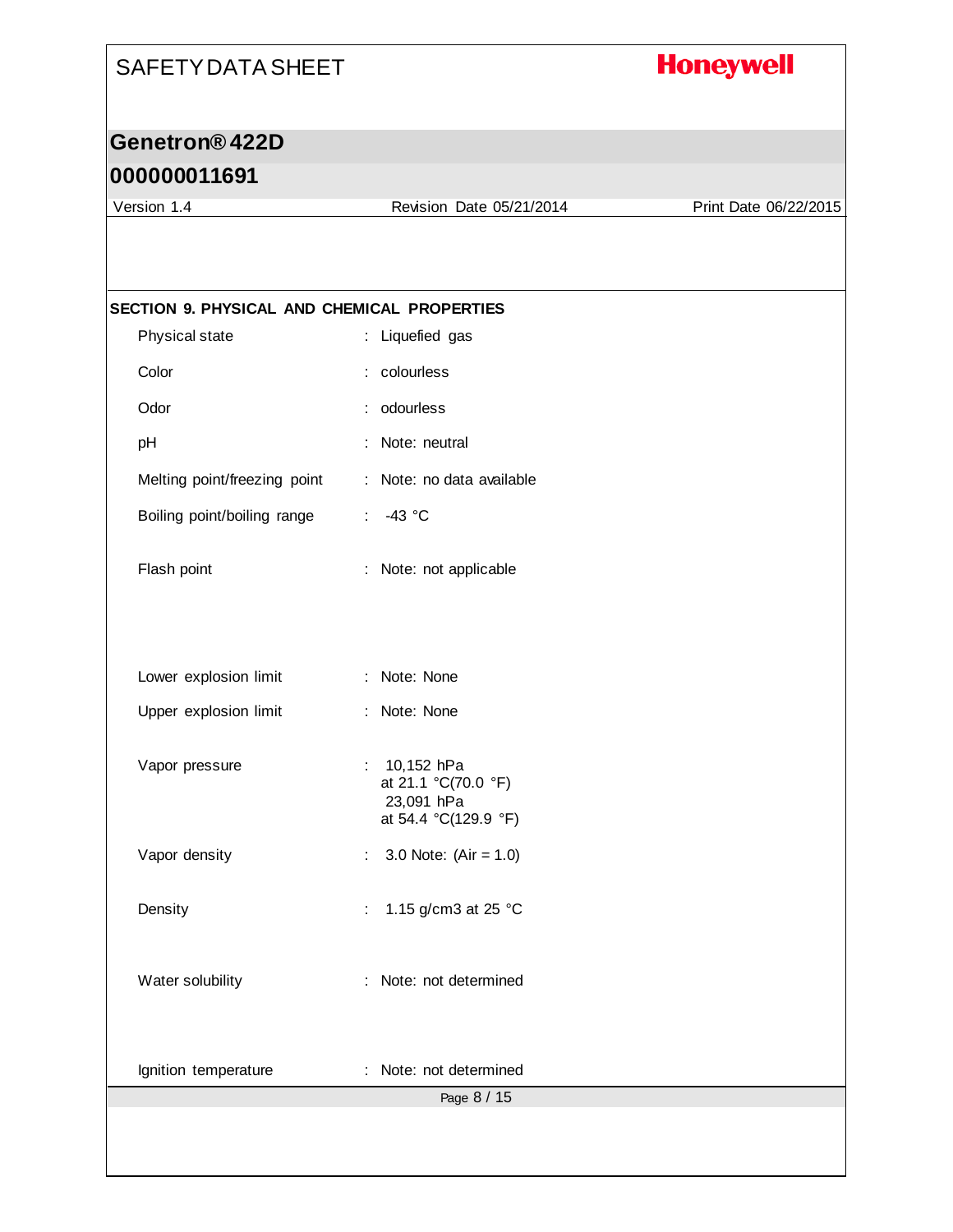### **Honeywell** SAFETY DATA SHEET **Genetron® 422D 000000011691** Version 1.4 Revision Date 05/21/2014 Print Date 06/22/2015 Decomposition temperature : > 250 °C Note: To avoid thermal decomposition, do not overheat. **SECTION 10. STABILITY AND REACTIVITY** Chemical stability : Stable under normal conditions. Possibility of hazardous : Hazardous polymerisation does not occur. reactions<br>Conditions to avoid : Pressurized container. Protect from sunlight and do not expose to temperatures exceeding 50 °C. Decomposes under high temperature. Some risk may be expected of corrosive and toxic decomposition products. Can form a combustible mixture with air at pressures above atmospheric pressure. Do not mix with oxygen or air above atmospheric pressure. Incompatible materials to : Finely divided aluminium avoid Potassium Powdered metals Aluminium Magnesium Zinc

Hazardous decomposition products : In case of fire hazardous decomposition products may be produced such as: Hydrogen halides Hydrogen fluoride Carbon monoxide Carbon dioxide (CO2) Carbonyl halides

#### **SECTION 11. TOXICOLOGICAL INFORMATION**

Acute inhalation toxicity Pentafluoroethane : > 769000 ppm

Page 9 / 15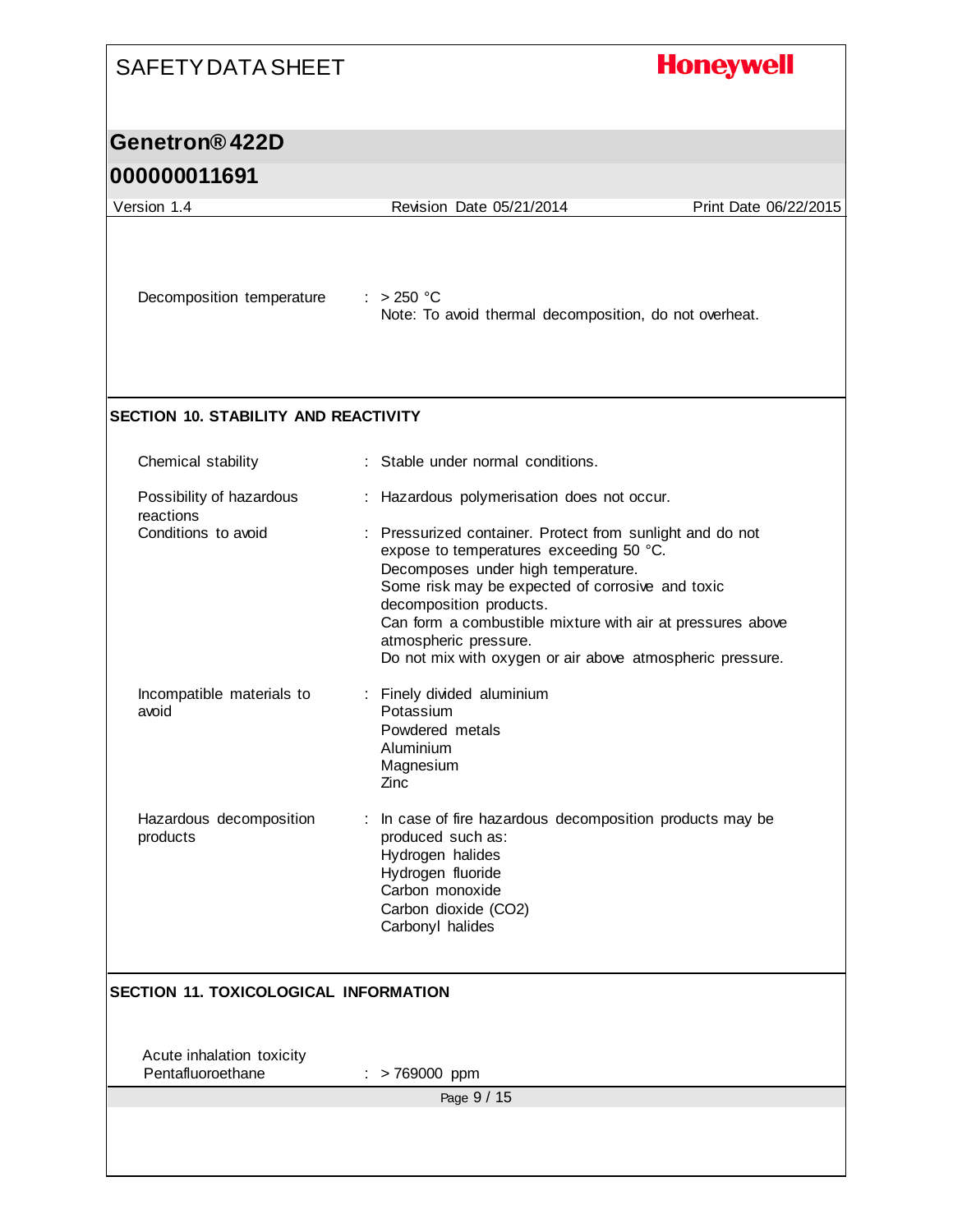## **Honeywell**

### **Genetron® 422D**

| Version 1.4                                 | Revision Date 05/21/2014                                                                                                                  | Print Date 06/22/2015 |
|---------------------------------------------|-------------------------------------------------------------------------------------------------------------------------------------------|-----------------------|
|                                             |                                                                                                                                           |                       |
|                                             | Exposure time: 4 h<br>Species: rat                                                                                                        |                       |
| 1,1,1,2-Tetrafluoroethane                   | : $LC50: > 500000$ ppm<br>Exposure time: 4 h<br>Species: rat                                                                              |                       |
| Iso-butane                                  | : LC50: 570000 ppm<br>Exposure time: 15 min<br>Species: rat                                                                               |                       |
| Sensitisation<br>Pentafluoroethane          | : Cardiac sensitization<br>Species: dogs<br>Note: No-observed-effect level<br>75 000 ppm<br>Lowest observable effect level<br>100 000 ppm |                       |
| 1,1,1,2-Tetrafluoroethane                   | : Cardiac sensitization<br>Species: dogs<br>Note: No-observed-effect level<br>50 000 ppm<br>Lowest observable effect level<br>75 000 ppm  |                       |
| Repeated dose toxicity<br>Pentafluoroethane | : Species: rat<br>Application Route: Inhalation<br>Exposure time: (4 Weeks)<br>NOEL: 50000 ppm<br>Subchronic toxicity                     |                       |
| 1,1,1,2-Tetrafluoroethane                   | : Species: rat<br>NOEL: 40000 ppm                                                                                                         |                       |
| Pentafluoroethane                           | Test Method: Ames test<br>Result: negative                                                                                                |                       |
| 1,1,1,2-Tetrafluoroethane                   | Note: In vitro tests did not show mutagenic effects                                                                                       |                       |
|                                             | Cell type: Human lymphocytes<br>Result: negative                                                                                          |                       |
|                                             | Page 10 / 15                                                                                                                              |                       |
|                                             |                                                                                                                                           |                       |
|                                             |                                                                                                                                           |                       |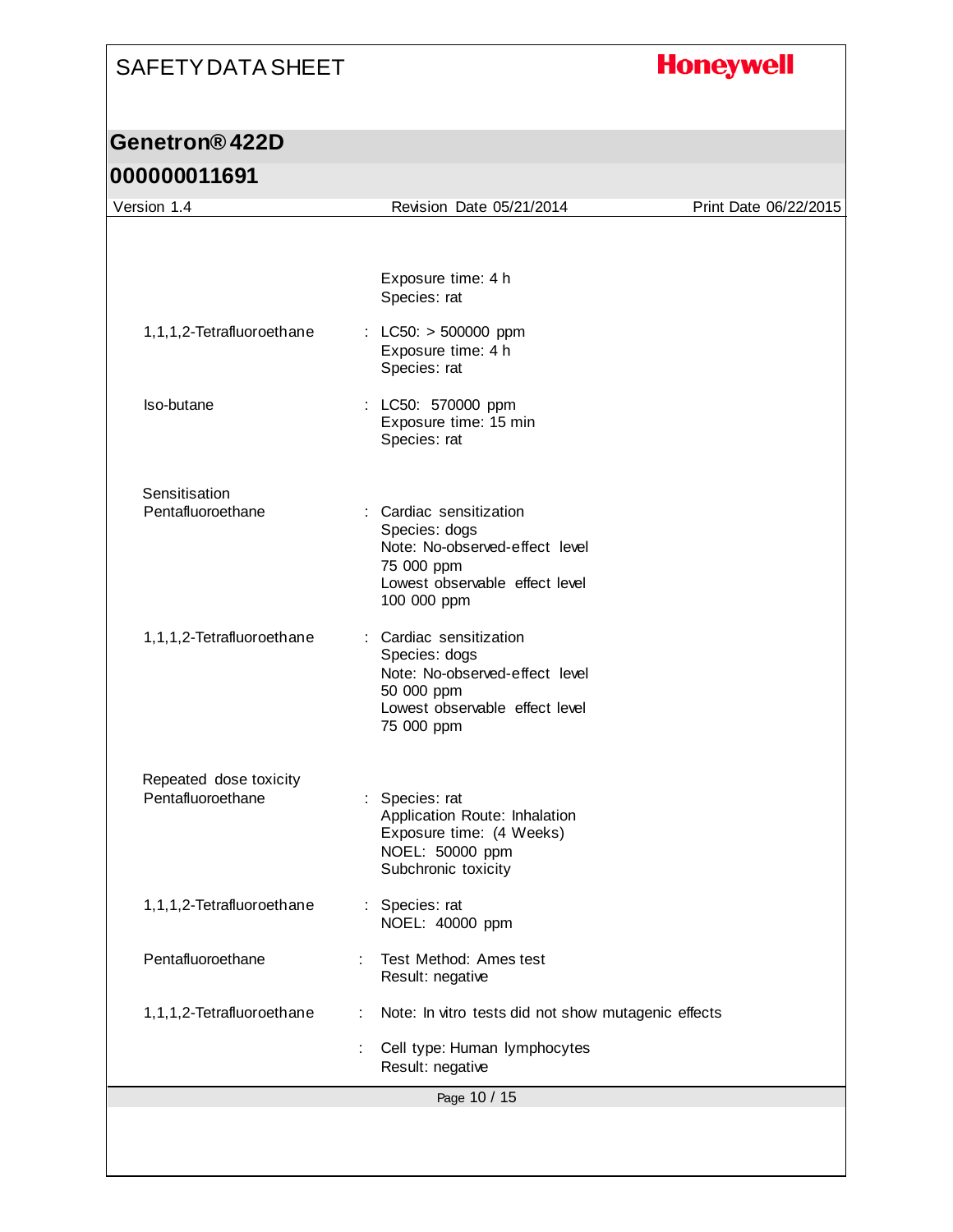## **Honeywell**

### **Genetron® 422D**

| Version 1.4                               | Revision Date 05/21/2014                                                                                                                                                                                                                                                                                                                                                                                                                                                                                    | Print Date 06/22/2015 |
|-------------------------------------------|-------------------------------------------------------------------------------------------------------------------------------------------------------------------------------------------------------------------------------------------------------------------------------------------------------------------------------------------------------------------------------------------------------------------------------------------------------------------------------------------------------------|-----------------------|
|                                           | Cell type: Chinese Hamster Ovary Cells<br>Result: negative                                                                                                                                                                                                                                                                                                                                                                                                                                                  |                       |
| Teratogenicity<br>Pentafluoroethane       | : Species: rabbit<br>Application Route: Inhalation exposure<br>NOAEL, Teratog: 50,000 ppm<br>NOAEL, Maternal: 50,000 ppm<br>Note: Did not show teratogenic effects in animal experiments.                                                                                                                                                                                                                                                                                                                   |                       |
|                                           | Species: rat<br>Application Route: Inhalation exposure<br>NOAEL, Teratog: 50,000 ppm<br>NOAEL, Maternal: 50,000 ppm<br>Note: Did not show teratogenic effects in animal experiments.                                                                                                                                                                                                                                                                                                                        |                       |
| Further information                       | Note: Acute Health Hazard Ethane, pentafluoro- (HFC-125):<br>Cardiac sensitisation threshold (dog): 75000 ppm. 1,1,1,2-<br>tetrafluoroethane (HFC-134a): Cardiac sensitisation threshold<br>(dog): 80000 ppm. Vapours are heavier than air and can<br>cause suffocation by reducing oxygen available for breathing.<br>Irritating to eyes and skin. Rapid evapouration of the liquid<br>may cause frostbite. Avoid skin contact with leaking liquid<br>(danger of frostbite). May cause cardiac arrhythmia. |                       |
| <b>SECTION 12. ECOLOGICAL INFORMATION</b> |                                                                                                                                                                                                                                                                                                                                                                                                                                                                                                             |                       |
| Biodegradability<br>Pentafluoroethane     | Result: Not readily biodegradable.<br>Value: 5 %<br>Method: OECD 301 D                                                                                                                                                                                                                                                                                                                                                                                                                                      |                       |
| <b>Further information on ecology</b>     |                                                                                                                                                                                                                                                                                                                                                                                                                                                                                                             |                       |
| Additional ecological<br>information      | : Accumulation in aquatic organisms is unlikely.<br>This product contains greenhouse gases which may<br>contribute to global warming. Do NOT vent to the atmosphere.                                                                                                                                                                                                                                                                                                                                        |                       |
|                                           | Page 11 / 15                                                                                                                                                                                                                                                                                                                                                                                                                                                                                                |                       |
|                                           |                                                                                                                                                                                                                                                                                                                                                                                                                                                                                                             |                       |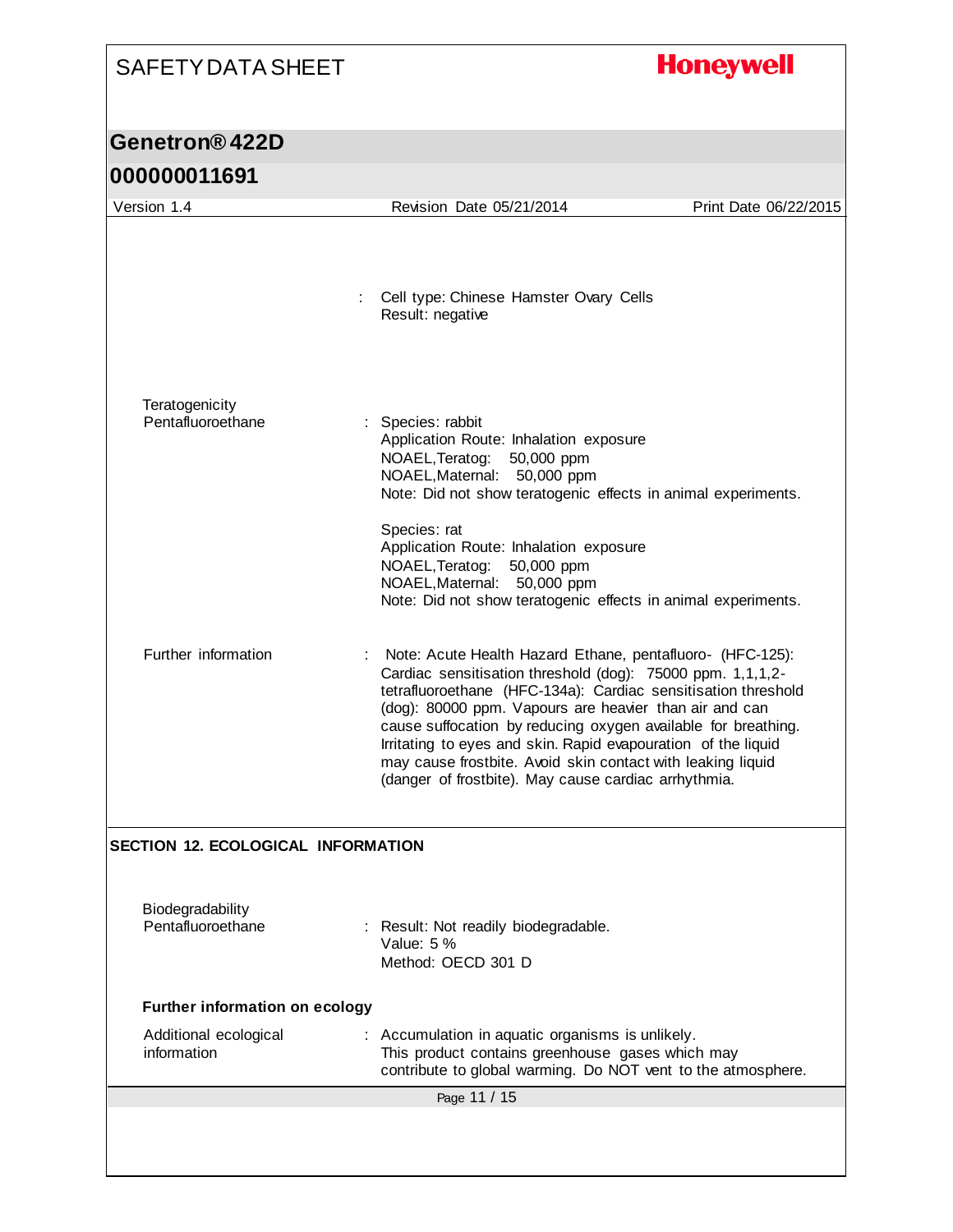| <b>SAFETY DATA SHEET</b> |                                                                                     | <b>Honeywell</b>                                                                                                                                                                                           |  |  |
|--------------------------|-------------------------------------------------------------------------------------|------------------------------------------------------------------------------------------------------------------------------------------------------------------------------------------------------------|--|--|
| Genetron®422D            |                                                                                     |                                                                                                                                                                                                            |  |  |
| 000000011691             |                                                                                     |                                                                                                                                                                                                            |  |  |
| Version 1.4              |                                                                                     | Revision Date 05/21/2014<br>Print Date 06/22/2015                                                                                                                                                          |  |  |
|                          |                                                                                     |                                                                                                                                                                                                            |  |  |
|                          |                                                                                     | To comply with provisions of the U.S. Clean Air Act, any<br>residual must be recovered.<br>This product is subject to U.S. Environmental Protection<br>Agency Clean Air Act Regulations at 40 CFR Part 82. |  |  |
|                          | <b>SECTION 13. DISPOSAL CONSIDERATIONS</b>                                          |                                                                                                                                                                                                            |  |  |
| Disposal methods         |                                                                                     | : Observe all Federal, State, and Local Environmental<br>regulations.                                                                                                                                      |  |  |
| <b>Note</b>              |                                                                                     | This product is subject to U.S. Environmental Protection<br>Agency Clean Air Act Regulations Section 608 in 40 CFR Part<br>82 regarding refrigerant recycling.                                             |  |  |
|                          | <b>SECTION 14. TRANSPORT INFORMATION</b>                                            |                                                                                                                                                                                                            |  |  |
| <b>DOT</b>               | UN/ID No.<br>Proper shipping name<br>Class<br>Packing group<br><b>Hazard Labels</b> | $:$ UN 3163<br>: LIQUEFIED GAS, N.O.S.<br>(Pentafluoroethane, 1,1,1,2-Tetrafluoroethane,<br>Isobutane)<br>2.2<br>2.2                                                                                       |  |  |
|                          | UN/ID No.                                                                           | <b>UN 3163</b>                                                                                                                                                                                             |  |  |
| <b>IATA</b>              | Description of the goods                                                            | : LIQUEFIED GAS, N.O.S.<br>(Pentafluoroethane, 1,1,1,2-Tetrafluoroethane,                                                                                                                                  |  |  |
|                          | Class<br><b>Hazard Labels</b><br>Packing instruction (cargo                         | Isobutane)<br>: 2.2<br>: 2.2<br>: 200                                                                                                                                                                      |  |  |
|                          | aircraft)<br>Packing instruction<br>(passenger aircraft)                            | : 200                                                                                                                                                                                                      |  |  |
| <b>IMDG</b>              | UN/ID No.<br>Description of the goods                                               | UN 3163<br>: LIQUEFIED GAS, N.O.S.<br>(PENTAFLUOROETHANE, 1,1,1,2-<br>TETRAFLUOROETHANE, ISOBUTANE)                                                                                                        |  |  |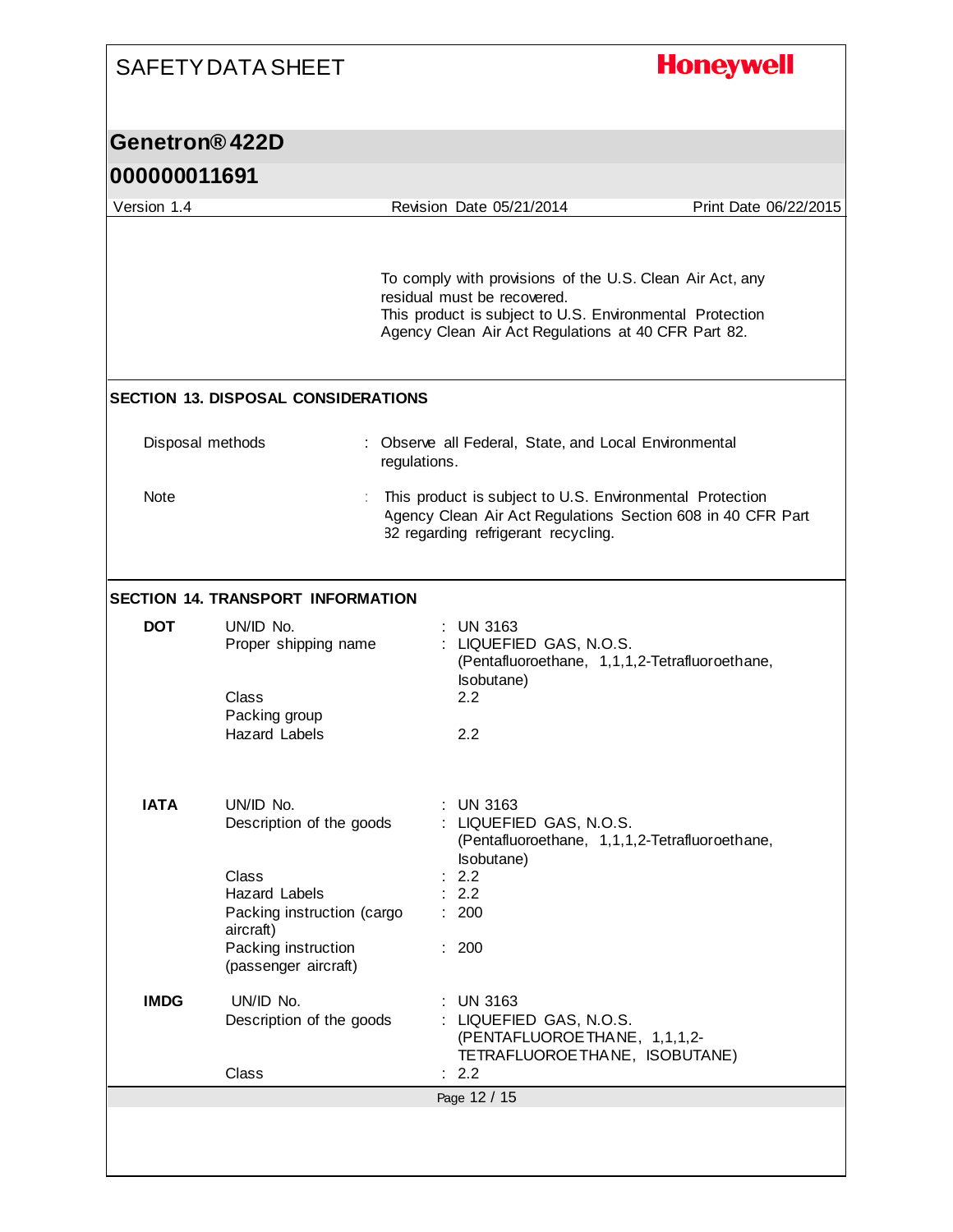## **Honeywell**

### **Genetron® 422D**

| Version 1.4                                                                                          |  | Revision Date 05/21/2014                                                                                               | Print Date 06/22/2015 |  |
|------------------------------------------------------------------------------------------------------|--|------------------------------------------------------------------------------------------------------------------------|-----------------------|--|
| <b>Hazard Labels</b><br>EmS Number<br>Marine pollutant                                               |  | : 2.2<br>: F-C, S-V<br>: no                                                                                            |                       |  |
| <b>SECTION 15. REGULATORY INFORMATION</b>                                                            |  |                                                                                                                        |                       |  |
| <b>Inventories</b>                                                                                   |  |                                                                                                                        |                       |  |
| US. Toxic Substances<br>Control Act                                                                  |  | : On TSCA Inventory                                                                                                    |                       |  |
| Australia, Industrial<br>Chemical (Notification and<br>Assessment) Act                               |  | : On the inventory, or in compliance with the inventory                                                                |                       |  |
| Canada. Canadian<br><b>Environmental Protection</b><br>Act (CEPA). Domestic<br>Substances List (DSL) |  | : All components of this product are on the Canadian DSL.                                                              |                       |  |
| Japan. Kashin-Hou Law<br>List                                                                        |  | : On the inventory, or in compliance with the inventory                                                                |                       |  |
| Korea. Toxic Chemical<br>Control Law (TCCL) List                                                     |  | : On the inventory, or in compliance with the inventory                                                                |                       |  |
| Philippines. The Toxic<br>Substances and Hazardous<br>and Nuclear Waste Control<br>Act               |  | : On the inventory, or in compliance with the inventory                                                                |                       |  |
| <b>Chemical Substances</b>                                                                           |  | China. Inventory of Existing : On the inventory, or in compliance with the inventory                                   |                       |  |
| NZIOC - New Zealand                                                                                  |  | : On the inventory, or in compliance with the inventory                                                                |                       |  |
| National regulatory information                                                                      |  |                                                                                                                        |                       |  |
| <b>SARA 302 Components</b>                                                                           |  | : SARA 302: No chemicals in this material are subject to the<br>reporting requirements of SARA Title III, Section 302. |                       |  |
| <b>SARA 313 Components</b>                                                                           |  | : SARA 313: This material does not contain any chemical                                                                |                       |  |
|                                                                                                      |  | Page 13 / 15                                                                                                           |                       |  |
|                                                                                                      |  |                                                                                                                        |                       |  |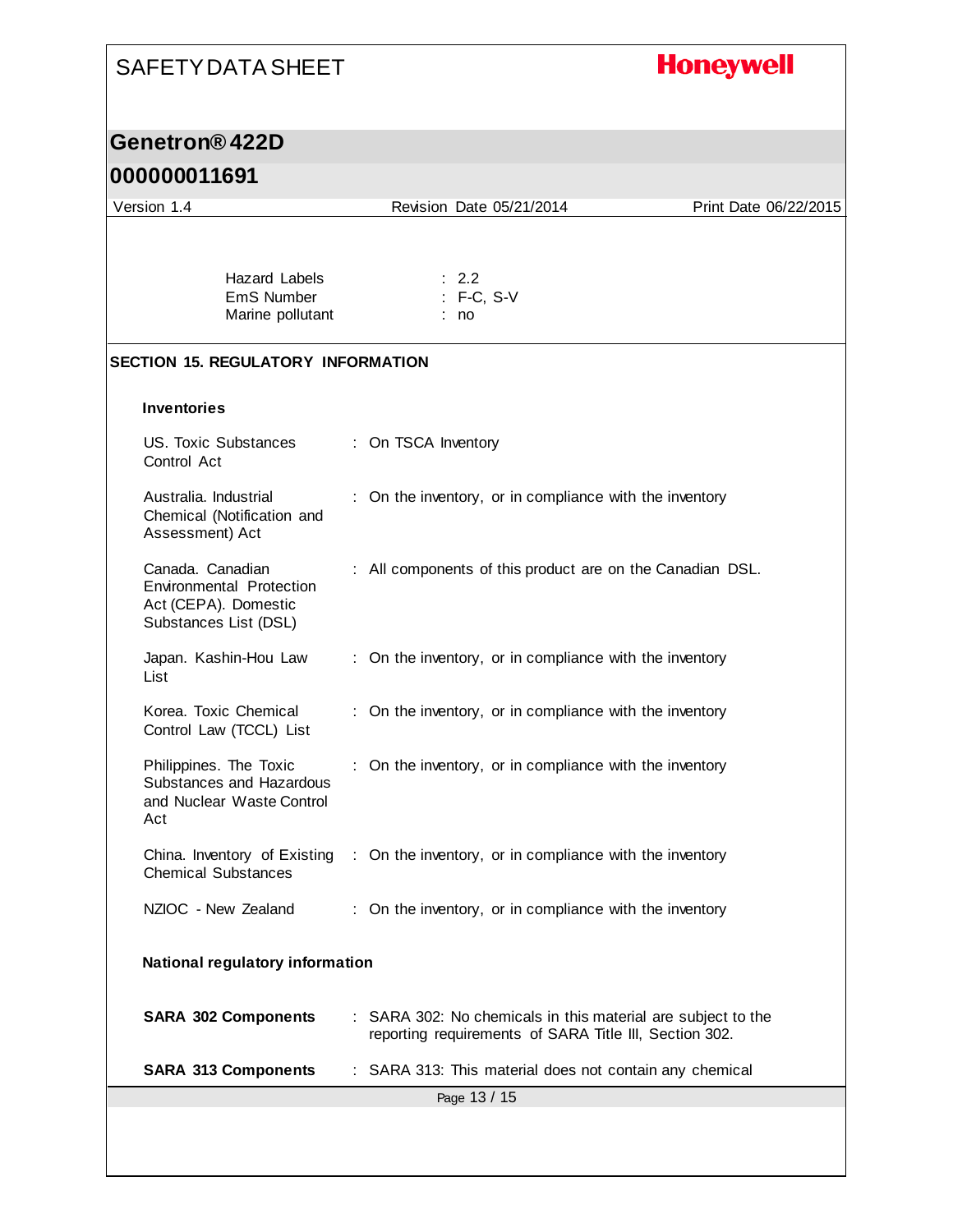## **Honeywell**

### **Genetron® 422D**

| Version 1.4                                          |                    | Revision Date 05/21/2014                                                                                                                                                                                                                                                   |  | Print Date 06/22/2015                                                                                                        |
|------------------------------------------------------|--------------------|----------------------------------------------------------------------------------------------------------------------------------------------------------------------------------------------------------------------------------------------------------------------------|--|------------------------------------------------------------------------------------------------------------------------------|
| SARA 311/312 Hazards<br><b>California Prop. 65</b>   |                    | components with known CAS numbers that exceed the<br>threshold (De Minimis) reporting levels established by SARA<br>Title III, Section 313.<br>: Acute Health Hazard<br>Sudden Release of Pressure Hazard<br>This product does not contain any chemicals known to State of |  |                                                                                                                              |
|                                                      |                    | reproductive harm.                                                                                                                                                                                                                                                         |  | California to cause cancer, birth defects, or any other                                                                      |
|                                                      |                    |                                                                                                                                                                                                                                                                            |  |                                                                                                                              |
| <b>Massachusetts RTK</b>                             | $:$ Iso-butane     |                                                                                                                                                                                                                                                                            |  | 75-28-5                                                                                                                      |
| New Jersey RTK                                       |                    | : Pentafluoroethane                                                                                                                                                                                                                                                        |  | 354-33-6                                                                                                                     |
|                                                      | : Iso-butane       | : 1,1,1,2-Tetrafluoroethane                                                                                                                                                                                                                                                |  | 811-97-2<br>75-28-5                                                                                                          |
|                                                      |                    |                                                                                                                                                                                                                                                                            |  |                                                                                                                              |
| Pennsylvania RTK                                     |                    | : Pentafluoroethane                                                                                                                                                                                                                                                        |  | 354-33-6<br>811-97-2                                                                                                         |
|                                                      | : Iso-butane       | 1,1,1,2-Tetrafluoroethane                                                                                                                                                                                                                                                  |  | 75-28-5                                                                                                                      |
| <b>WHMIS Classification</b>                          |                    | : A: Compressed Gas<br>required by the CPR.                                                                                                                                                                                                                                |  | This product has been classified according to the hazard criteria<br>of the CPR and the MSDS contains all of the information |
| <b>SECTION 16. OTHER INFORMATION</b>                 |                    |                                                                                                                                                                                                                                                                            |  |                                                                                                                              |
|                                                      | <b>HMIS III</b>    | <b>NFPA</b>                                                                                                                                                                                                                                                                |  |                                                                                                                              |
| Health hazard                                        | 1                  | 2                                                                                                                                                                                                                                                                          |  |                                                                                                                              |
| Flammability<br>Physical Hazard                      | $\mathbf 1$<br>: 0 | 1                                                                                                                                                                                                                                                                          |  |                                                                                                                              |
| Instability                                          |                    | 0                                                                                                                                                                                                                                                                          |  |                                                                                                                              |
|                                                      |                    |                                                                                                                                                                                                                                                                            |  |                                                                                                                              |
| use of individuals trained in the particular system. |                    |                                                                                                                                                                                                                                                                            |  | Hazard rating and rating systems (e.g. HMIS® III, NFPA): This information is intended solely for the                         |
|                                                      |                    | Page 14 / 15                                                                                                                                                                                                                                                               |  |                                                                                                                              |
|                                                      |                    |                                                                                                                                                                                                                                                                            |  |                                                                                                                              |